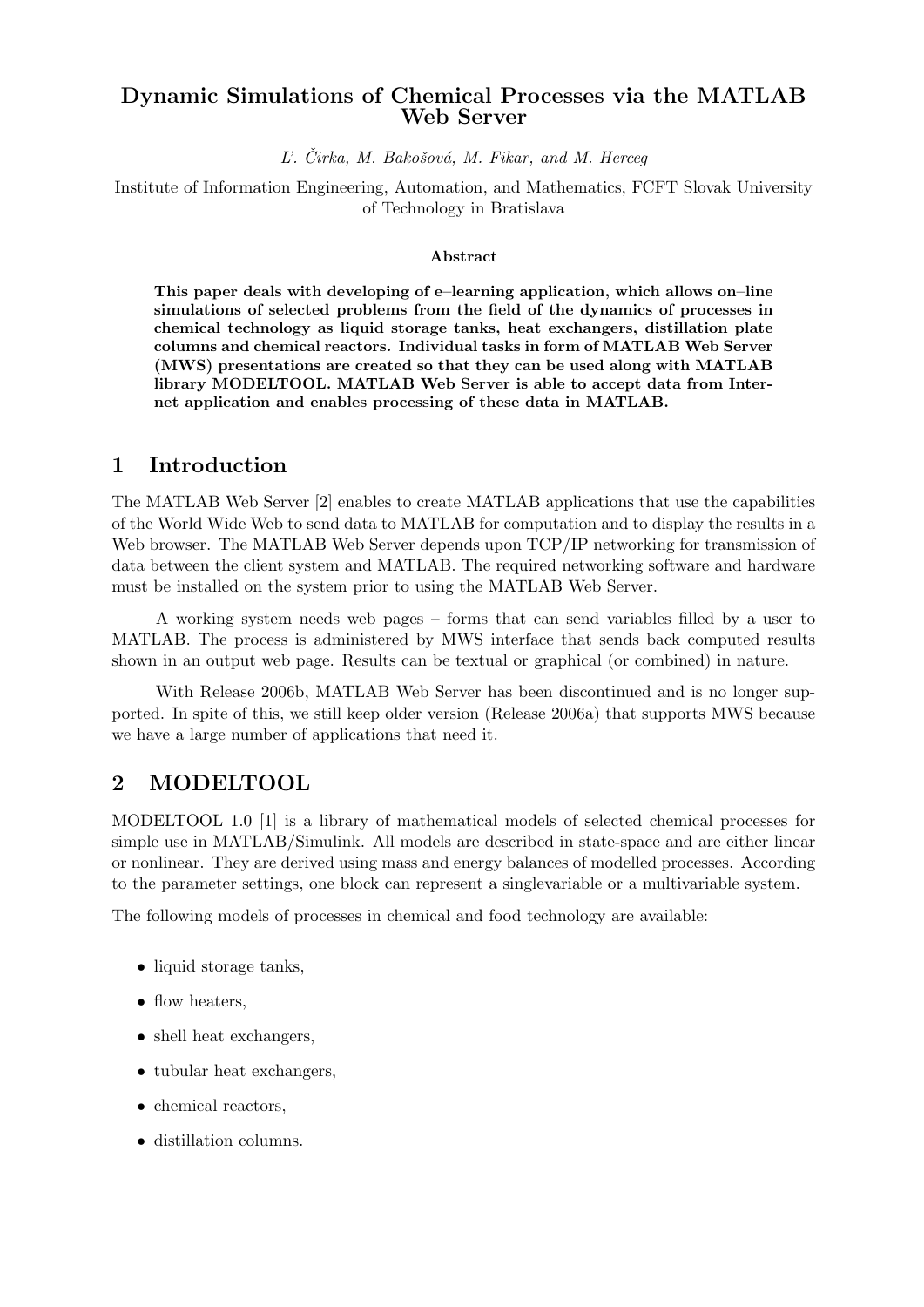#### ZÁSOBNÍKY KVAPALINY I.

#### Opis zásobníkov kvapaliny

Zásobník kvapaliny je fyzikálne reprezentovaný nádržou, do ktorej priteká a vyteká kvapalina o určitom prietoku. Ako výstupná veličina systému sa najčastejšie uvažuje<br>výška hladiny kvapaliny, ktorá je vo väčšine prípadov p

Schémy zásobníkov kvapaliny s interakciou a bez interakcie sú znázornene na obrázkoch 1 a 2



Obr. 1 Dva zásobníky kvapaliny s interakciou.



Obr. 2 Dva zásobníky kvapaliny bez interakcie

Figure 1: Liquid storage tanks – theoretical foundations

## 2.1 MODELTOOL–MWS

MODELTOOL-MWS is a MATLAB Web Server application of the MODELTOOL 1.0 toolbox. It makes use of the toolbox via Internet and web browser.

The models (also called presentations) are implemented using HTML (Hyper Text Markup Language) and PHP (Personal Home Page) languages.

The respective modules show representative examples with a simple description and theoretical foundations (Fig. 1). As an aid, block schemes with names of variables are given. Presentations can be used for dynamic simulations of models with a large degree of interactivity.

Each presentation consists of three parts:

- 1. Input template input form is a simple PHP document. It contains elements (arrays) used to get input data for a computational m-file. The form contains three parts:
	- Description of the form parameters (Fig. 2);
	- Example of the technological process  $(Fig. 3)$  the button Insert into form (in Slovak 'Vlo $\tilde{z}$ it' do formulara') fills the form with data shown in the example.
	- Form for process and simulation parameters. (Fig. 4).
- 2. m-file MATLAB code for checking the form input data. In the next step, data are sent to a Simulink scheme that is running. Finally, resulting simulation data are sent back to HTML output document in an output structure.

Each m-file tests all input parameters first, their data types and dimensions if needed.

To prevent errors when processing m-file, Javascript is used in the input form before sending the data to MWS. This helps to check important data before and reduces possibility of user generated errors.

3. Output template – simple HTML output document shown to user in a web browser.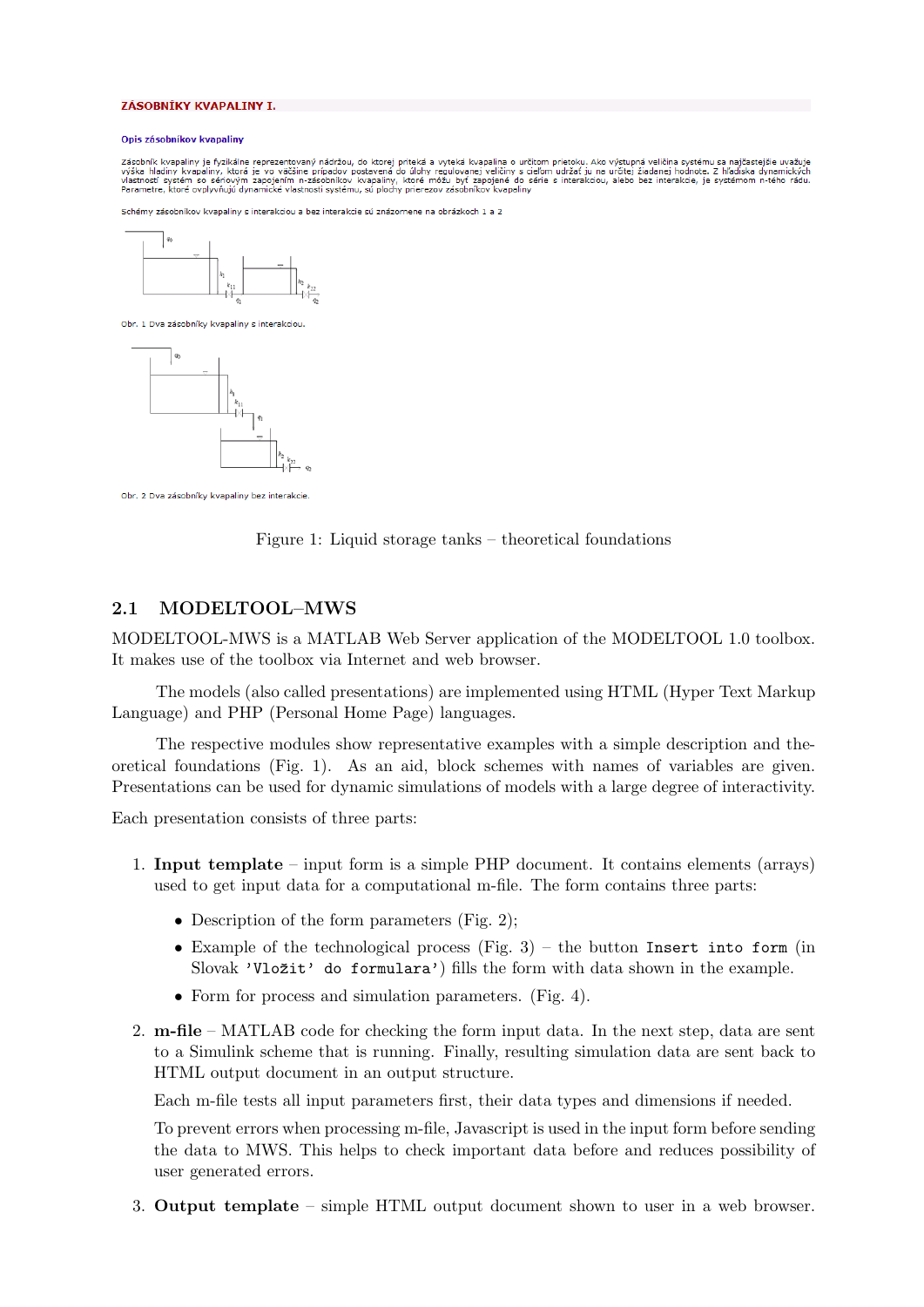#### Simulácia dvnamických vlastností zásobníkov kvapaliny

#### Popis jednotlivých parametrov formulára:

Počet zásobníkov - zadáva sa počet zásobníkov kvapaliny z ktorých sa systém skladá.

**Vektor riadiacich veličín 0-nie 1-ano [qvs1, qvs2,..,qvsn]** – vektor, ktorý nadobúda hodnoty 0 a 1. Má rozmer 1 x n, kde n je počet zásobníkov kvapaliny. Riadiace veličiny pre<br>daný systém sú vstupné prietoky do jednotlivý

**Vstupné prietoky [qvs1 qvs2 ... qvsn]** – vektor, ktorý má rozmer 1 x n, kde n je počet zásobníkov kvapaliny. Prvky vektora sú vstupné prietoky do jednotlivých zásobníkov<br>kvapaliny, pričom i-ty vstupný prietok je i-tym prv

Vektor interakcií [0 1 .. 1 ..1 0] - vektor, ktorý nadobúda hodnoty 0 a 1. Má rozmer 1 x n, kde n je počet zásobníkov kvapaliny. Ak nastáva interakcia medzi i-tym a i+1<br>zásobníkom kvapaliny interakcia, nadobudne i-ty prvok

**Konštanty ventilov [k11 k22 ... knn]** – vektor, ktorý má rozmer 1 x n, kde n je počet zásobníkov. Prvky vektora sú konštanty ventilov jednotlivých zásobníkov, pričom i-ta<br>konštanta ventilu je i-tym prvkom vektora.

Plochy prierezov zásobníkov [F1 F2 ... Fn] – vektor, ktorý má rozmer 1 x n, kde n je počet zásobníkov kvapaliny. Prvky vektora sú prislúchajúce plochy prierezov jednotlivých<br>zásobníkov kvapaliny, pričom i-ta plocha prierez

Vektor sledovaných výšok hladín – vektor, ktorý má rozmer 1 x r, kde r je počet výšok, ktoré chce užívateľ sledovať - merať. Ak má byť výstupná, t.j. sledovaná veličina výška<br>Z i-teho zásobníka kvapaliny, tak jeden prvok v vzostupne.

Skoková zmena v čase - čas skokovej zmeny, udáva sa ako číslo

Začiatočná hodnota - počiatočná hodnota

Konečná hodnota – konečná hodnota

Čas simulácie - čas trvania simulácie v sekundách

Parametre simulácie je možné zadať ako číslo, alebo ako vektor, pričom ak zadáte skokovú zmenu v čase ako vektor, napríklad [2 80], znamená to, že prvá skoková zmena<br>sa uskutoční v čase 2s a druhá v čase 80s. Začiatoců a k

Figure 2: Liquid storage tanks – form description

#### Príklad

Majme systém štyroch zásobníkov kvapaliny (obr. 1) s interakciou medzi prvým a druhým zásobníkom. Riadiacou veličinou je vstupný prietok do prvého zásobníka kvapaliny a výstupným veličinami sú výšky v druhom a trefom zásob



Obr. 1 Modelový príklad: systém štyroch zásobníkov kvapaliny

Kliknutím na tlačitko Vloziť do formulára sa uvedené parametre vložia do formulára.

Vložiť do formulára

Figure 3: Liquid storage tanks  $-$  example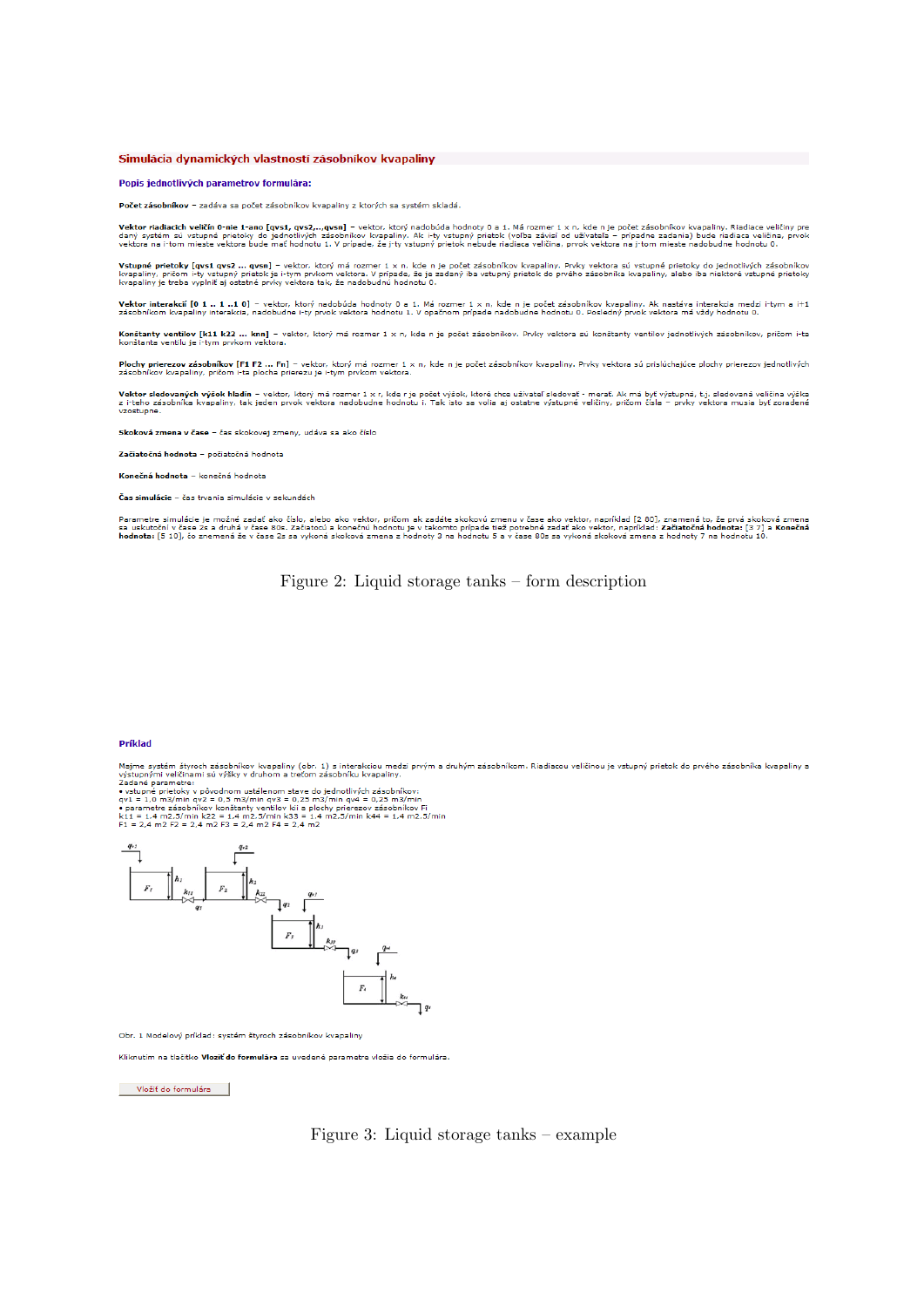| Formulár zásobníky nelineárne<br>Parametre zásobníka |                   |                                         |
|------------------------------------------------------|-------------------|-----------------------------------------|
| Počet zásobníkov:                                    | 14                |                                         |
| Vektor riadiacich veličín:                           | [1000]            | 0-nie 1-ano [gvs1  gvsn]                |
| Vstupné prietoky:                                    |                   | $[1.0 0.5 0.25 0.25]$ [qvs1 qvs2  qvsn] |
| Vektor interakcií:                                   | [1000]            | 0-nie 1-ano                             |
| Konštanty ventilov:                                  | [1.4 1.4 1.4 1.4] | [k11 k22 knn]                           |
| Plochy prierezov zásobnikov:                         | [2.4 2.4 2.4 2.4] | [F1 F2  Fn]                             |
| Vektor sledovaných výšok hladín:                     | [232]             | [1 3 n - čísla zásobníkov]              |
| Parametre simulácie                                  |                   |                                         |
| Skoková zmena v čase:                                | 15                |                                         |
| Začiatočná hodnota:                                  | 12                |                                         |
| Konečná hodnota:                                     | l6                |                                         |
| Čas simulácie:                                       | 200               |                                         |
|                                                      |                   |                                         |
|                                                      | Simulácia >>      | Vvmazať údaie                           |

Figure 4: Liquid storage tanks – form

It contains results in textual and graphical forms. Graphical data are also presented in tabular form so that user can export it and process it in an external application.

# 3 Conclusions

The toolbox MODELTOOL 1.0 is an open system. Mathematical models of other processes from chemical technology will gradually be added to it. The using of individual blocks is simple and it does not demand special knowledge on modeling. The toolbox can be used especially for educational but also for research purposes.

For the time being, the toolbox is limited to simulations of dynamical models. We plan to include controllers and to couple the overall design in an user friendly way.

The functions described in this paper are freely available for academic research. The MOD-ELTOOL homepage (in Slovak) can be found at http://www.kirp.chtf.stuba.sk/~cirka/ modeltool/. A zipped file with the latest collection of MATLAB routines can be downloaded from there.

## Acknowledgments

The authors are pleased to acknowledge the financial support of the Scientific Grant Agency of the Slovak Republic under grants No. 1/3081/06 and 1/4055/07, and within the framework of the European Social Fund (PhD Students for Modern Industrial Automation in SR, JPD 3 2005/NP1-047, No 13120200115).

# References

- [1] M. Bakošová, J. Baleja, and L. Cirka. MODELTOOL  $1.0 A$  Model Toolbox for MAT-LAB/Simulink. In 14th Annual Conference Proceedings: Technical Computing Prague 2006, pages 12–12, 2006.
- [2] The MathWorks, Inc., 24 Prime Park Way, Natick, MA 01760-1500. MATLAB Web Server – The Language of Technical Computing, 1999.